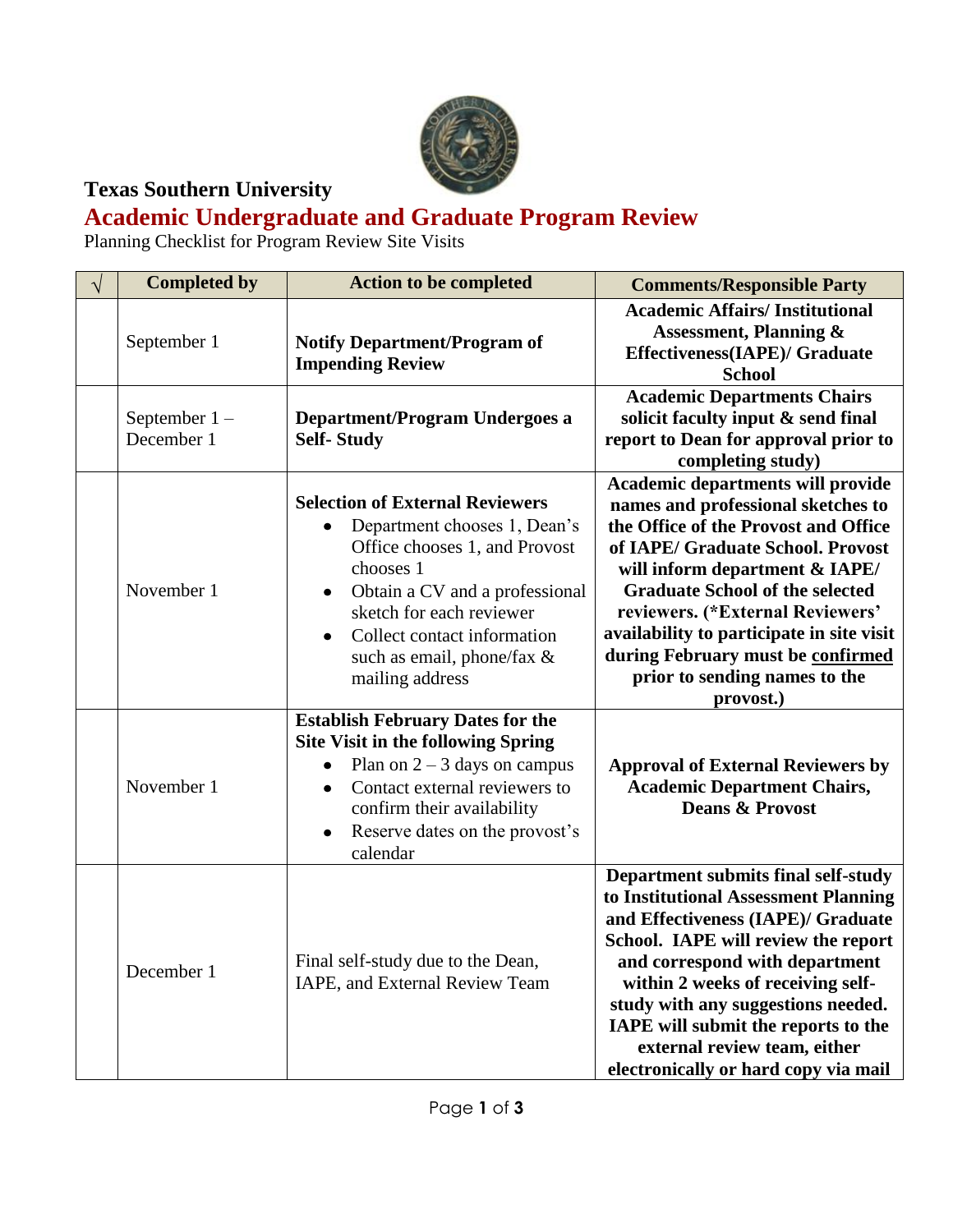|                           |                                                                             | (external reviewers' preference will<br>be requested). Name and mailing<br>address of external reviewers to be<br>provided to IAPE by Department.<br>[For Graduate programs, The Dean<br>of the Graduate School will work<br>with departments regarding Self-<br>Study.]                                                                                                                                                                                               |
|---------------------------|-----------------------------------------------------------------------------|------------------------------------------------------------------------------------------------------------------------------------------------------------------------------------------------------------------------------------------------------------------------------------------------------------------------------------------------------------------------------------------------------------------------------------------------------------------------|
| December 1-<br>February 1 | <b>Establish and Finalize external</b><br>reviewers' travel arrangements.   | <b>Travel arrangements made within</b><br>the academic areas: CBA's/<br>Departments work directly with<br><b>External Reviewers.</b>                                                                                                                                                                                                                                                                                                                                   |
| February 1                | <b>External Review Team Site Visit</b>                                      | <b>Department should schedule</b><br>meetings with Department Chair,<br>Dean; faculty, staff, students; the<br><b>Undergraduate Curriculum</b><br>Council, Registrar, Library, IAPE.<br><b>Exit Interview should be scheduled</b><br>for last day of visit with the Provost,<br><b>Associate Provost/ Associate Vice</b><br><b>President for Academic and Faculty</b><br><b>Affairs</b><br>& IAPE/ Dean of Graduate School.                                            |
| March 1                   | <b>Written Report from Site Visit by</b><br><b>External Review Team</b>     | The External Reviewers' report<br>should be submitted to IAPE, Dean<br>and Associate Provost/ Associate<br><b>Vice President for Academic and</b><br><b>Faculty Affairs.</b> (*Honorarium<br>processing for the External<br>Reviewers (ER) should not be done<br>by the CBA until the ER report is<br>received).<br>The ER report should be written as<br>a group by all 3 reviewers; it is<br>recommended that one be appointed<br>as the coordinator of this effort. |
| April 1                   | <b>Department/Program's Response to</b><br><b>Reviewers' Written Report</b> | <b>When the External Reviewers'</b><br>report is received, the Department<br>Chair/Faculty will within a month<br>write a report in response to the<br><b>External Reviewers'</b><br>findings/recommendations. If the<br>department does not respond within                                                                                                                                                                                                            |